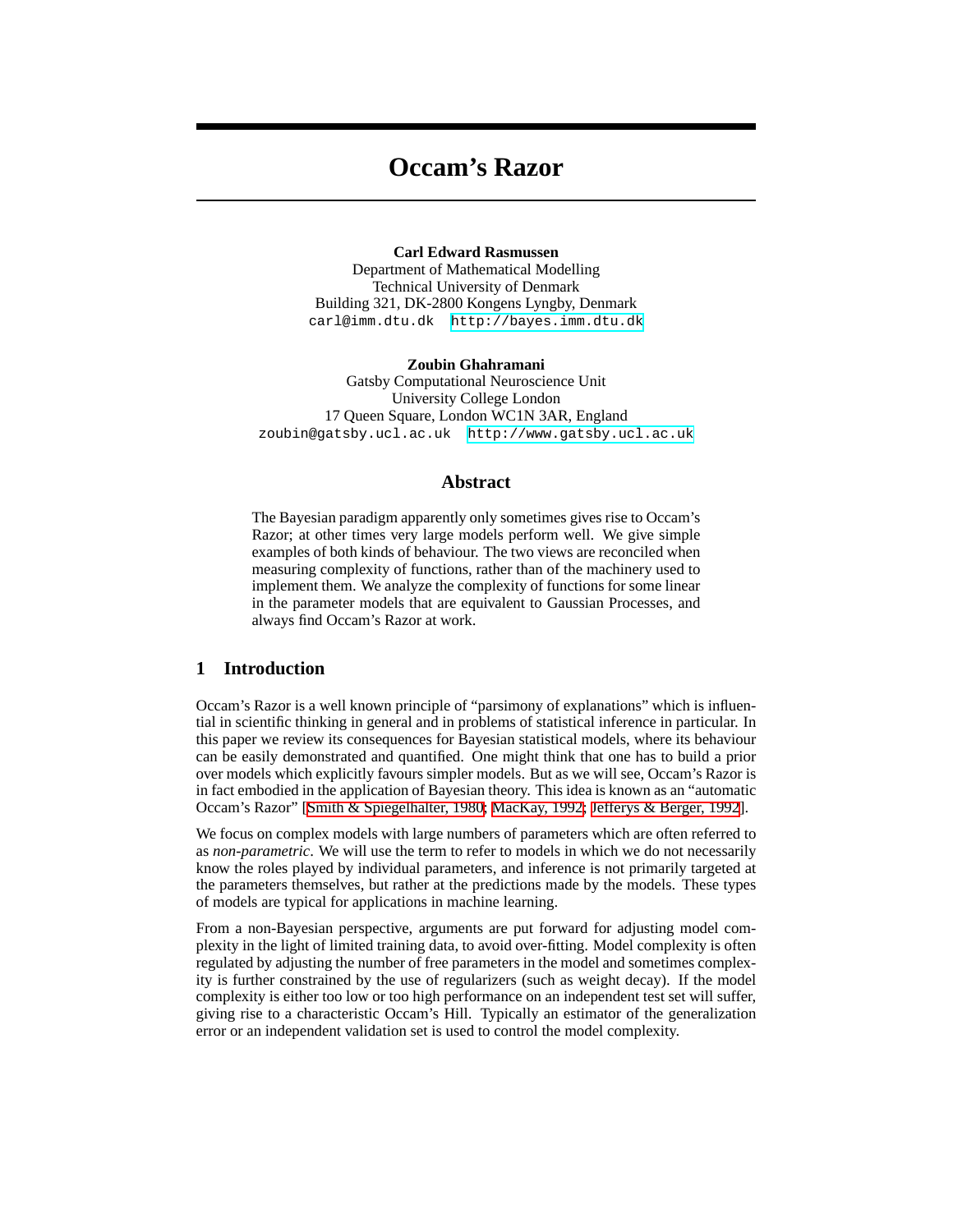From the Bayesian perspective, authors seem to take two conflicting stands on the question of model complexity. One view is to infer the probability of the model for each of several different model sizes and use these probabilities when making predictions. An alternate view suggests that we simply choose a "large enough" model and sidestep the problem of model size selection. Note that both views assume that parameters are averaged over. Example: Should we use Occam's Razor to determine the optimal number of hidden units in a neural network or should we simply use as many hidden units as possible computationally? We now describe these two views in more detail.

#### **1.1 View 1: Model size selection**

One of the central quantities in Bayesian learning is the *evidence*, the probability of the data given the model  $P(Y|M_i)$  computed as the integral over the parameters w of the likelihood times the prior. The evidence is related to the probability of the model,  $P(\mathcal{M}_i|Y)$  through Bayes rule:

$$
P(Y|\mathcal{M}_i) = \int \!\! P(Y|\mathbf{w}, \mathcal{M}_i) P(\mathbf{w}|\mathcal{M}_i) \; d\mathbf{w}, \qquad \quad P(\mathcal{M}_i|Y) = \frac{P(Y|\mathcal{M}_i) P(\mathcal{M}_i)}{P(Y)},
$$

where it is not uncommon that the prior on models  $P(\mathcal{M}_i)$  is flat, such that  $P(\mathcal{M}_i|Y)$  is proportional to the evidence. Figure [1](#page-2-0) explains why the evidence discourages overcomplex models, and can be used to select<sup>[1](#page-1-0)</sup> the most probable model.

It is also possible to understand how the evidence discourages overcomplex models and therefore embodies Occam's Razor by using the following interpretation. The evidence is the probability that if you *randomly selected* parameter values from your model class, you would generate data set  $Y$ . Models that are too simple will be very unlikely to generate that particular data set, whereas models that are too complex can generate many possible data sets, so again, they are unlikely to generate that particular data set at random.

#### **1.2 View 2: Large models**

In non-parametric Bayesian models there is no *statistical* reason to constrain models, as long as our prior reflects our beliefs. In fact, since constraining the model order (i.e. number of parameters) to some small number would not usually fit in with our prior beliefs about the true data generating process, it makes sense to use large models (no matter how much data you have) and pursue the infinite limit if you can<sup>[2](#page-1-1)</sup>. For example, we ought not to limit the number of basis functions in function approximation a priori since we don't really believe that the data was actually generated from a small number of fixed basis functions. Therefore, we should consider models with as many parameters as we can handle computationally.

Neal [[1996\]](#page-6-3) showed how multilayer perceptrons with large numbers of hidden units achieved good performance on small data sets. He used sophisticated MCMC techniques to implement averaging over parameters. Following this line of thought there is no model complexity selection task: We don't need to evaluate evidence (which is often difficult) and we don't need or want to use Occam's Razor to limit the number of parameters in our model.

<span id="page-1-0"></span><sup>&</sup>lt;sup>1</sup>We really ought to average together predictions from all models weighted by their probabilities. However if the evidence is strongly peaked, or for practical reasons, we may want to select one as an approximation.

<span id="page-1-1"></span> $2^2$ For some models, the limit of an infinite number of parameters is a simple model which can be treated tractably. Two examples are the Gaussian Process limit of Bayesian neural networks [[Neal,](#page-6-3) [1996\]](#page-6-3), and the infinite limit of Gaussian mixture models [[Rasmussen, 2000](#page-6-4)].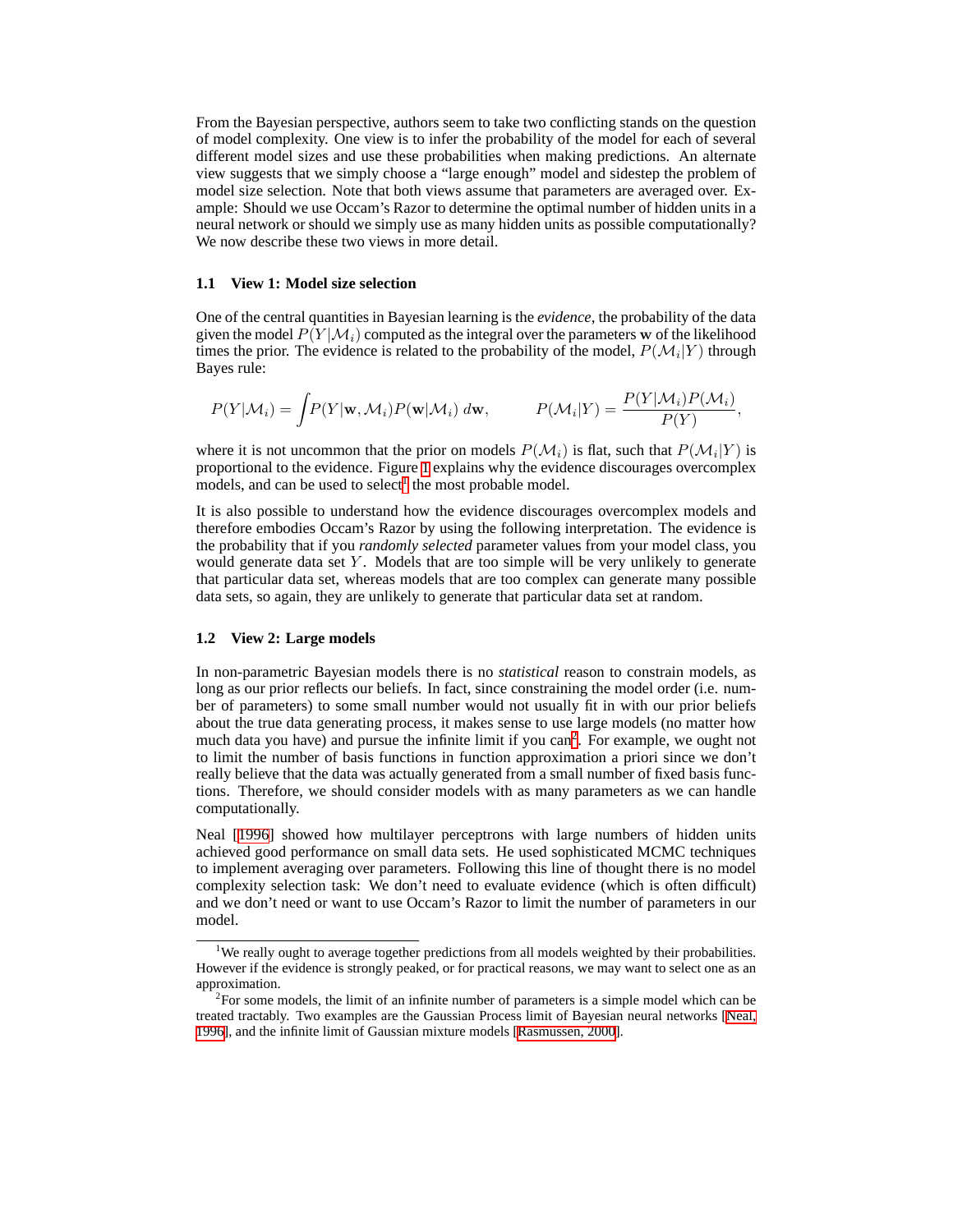

<span id="page-2-0"></span>Figure 1: Left panel: the evidence as a function of an abstract one dimensional representation of "all possible" datasets. Because the evidence must "normalize", very complex models which can account for many datasets only achieve modest evidence; simple models can reach high evidences, but only for a limited set of data. When a dataset  $Y$  is observed, the evidence can be used to select between model complexities. Such selection cannot be done using just the likelihood,  $P(Y | w, M_i)$ . Right panel: neural networks with different numbers of hidden unit form a family of models, posing the model selection problem.

# **2 Linear in the parameters models – Example: the Fourier model**

For simplicity, consider function approximation using the class of models that are linear in the parameters; this class includes many well known models such as polynomials, splines, kernel methods, etc:

$$
y(x) = \sum w_i \phi_i(x) \Leftrightarrow \mathbf{y} = \mathbf{w}^\top \Phi,
$$

where y is the scalar output, w are the unknown weights (parameters) of the model,  $\phi_i(x)$ are fixed basis functions,  $\Phi_{in} = \phi_i(\mathbf{x}^{(n)})$  and  $\mathbf{x}^{(n)}$  is the (scalar or vector) input for example number  $n$ . For example, a Fourier model for scalar inputs has the form:

$$
y(x) = a_0 + \sum_{d=1}^{D} a_d \sin(dx) + b_d \cos(dx),
$$

where  $\mathbf{w} = \{a_0, a_1, b_1, \dots, a_D, b_D\}$ . Assuming an independent Gaussian prior on the weights:

$$
p(\mathbf{w}|S,\mathbf{c}) \propto \exp\left(-\frac{S}{2}\left[c_0a_0^2 + \sum_{d=1}^D c_d(a_d^2 + b_d^2)\right]\right),\,
$$

where S is an overall scale and  $c_d$  are precisions (inverse variances) for weights of order (frequency)  $d$ . It is easy to show that Gaussian priors over weights imply Gaussian Process priors over functions<sup>[3](#page-2-1)</sup>. The covariance function for the corresponding Gaussian Process prior is:

$$
K(x, x') = \left[\sum_{d=0}^{D} \cos\left(d(x - x')\right)/c_d\right]/S.
$$

<span id="page-2-1"></span><sup>&</sup>lt;sup>3</sup>Under the prior, the joint density of any (finite) set of outputs  $y$  is Gaussian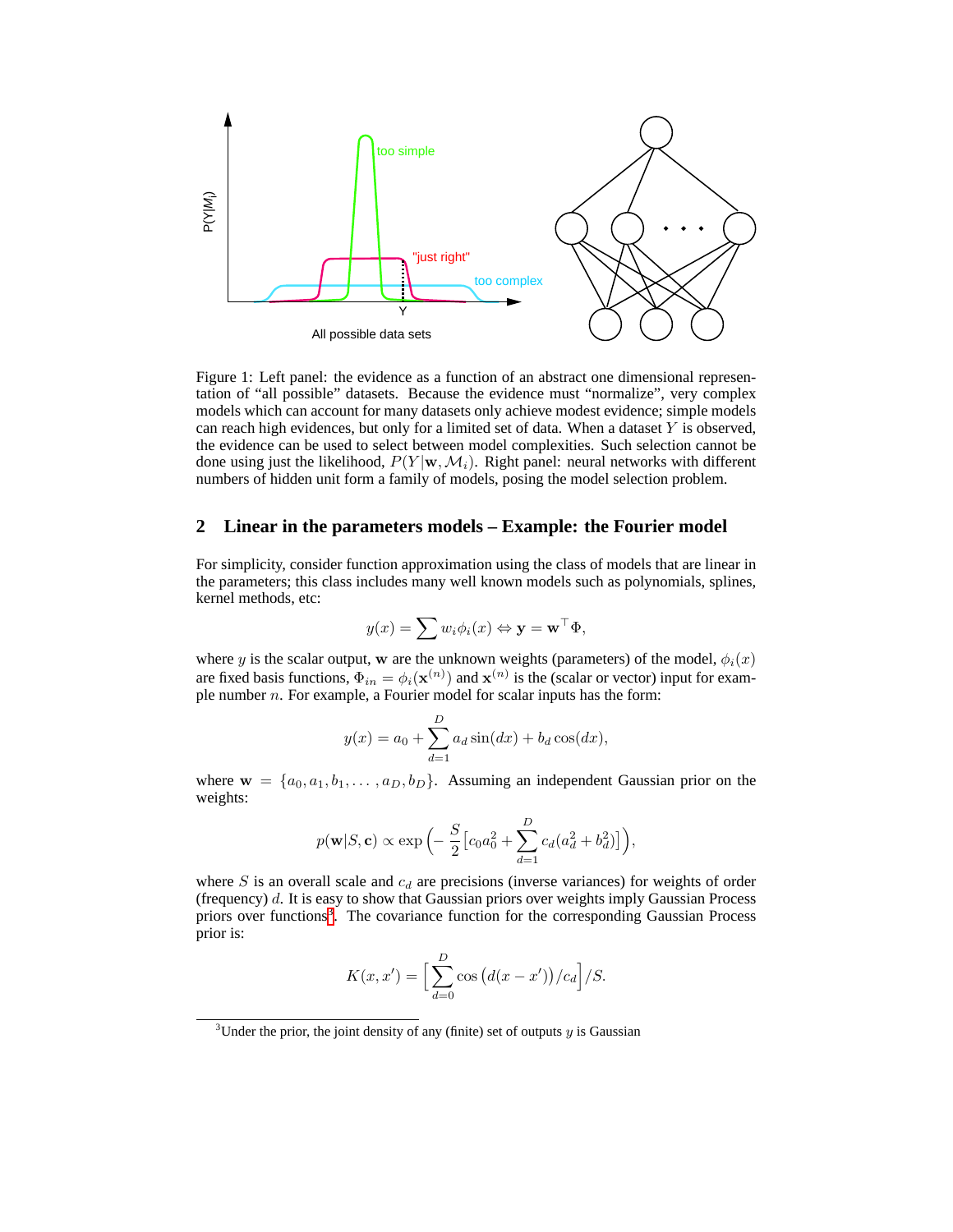

<span id="page-3-1"></span>Figure 2: Top: 12 different model orders for the "unscaled" model:  $c_d \propto 1$ . The mean predictions are shown with a full line, the dashed and dotted lines limit the 50% and 95% central mass of the predictive distribution (which is student- $t$ ). Bottom: posterior probability of the models, normalised over the 12 models. The probabilities of the models exhibit an Occam's Hill, discouraging models that are either "too small" or "too big".

#### **2.1 Inference in the Fourier model**

Given data  $\mathcal{D} = {\mathbf{x}^{(n)}, y^{(n)} | n = 1, ..., N}$  with independent Gaussian noise with precision  $\tau$ , the likelihood is:

$$
p(\mathbf{y}|\mathbf{x}, \mathbf{w}, \tau) \propto \prod_{n=1}^{N} \exp\left(-\frac{\tau}{2} [y^{(n)} - \mathbf{w}^{\top} \Phi_n]^2\right).
$$

For analytical convenience, let the scale of the prior be proportional to the noise precision,  $S = C\tau$  and put vague<sup>[4](#page-3-0)</sup> Gamma priors on  $\tau$  and C:

$$
p(\tau) \propto \tau^{\alpha_1 - 1} \exp(-\beta_1 \tau),
$$
  $p(C) \propto C^{\alpha_2 - 1} \exp(-\beta_2 C),$ 

then we can integrate over weights and noise to get the evidence as a function of prior hyperparameters,  $C$  (the overall scale) and  $c$  (the relative scales):

$$
E(C, \mathbf{c}) = \iint p(\mathbf{y}|\mathbf{x}, \mathbf{w}, \tau) p(\mathbf{w}|C, \tau, \mathbf{c}) p(\tau) p(C) d\tau d\mathbf{w} = \frac{\beta_1^{\alpha_1} \beta_2^{\alpha_2} \Gamma(\alpha_1 + N/2)}{(2\pi)^{N/2} \Gamma(\alpha_1) \Gamma(\alpha_2)} \times |\mathbf{A}|^{1/2} [\beta_1 + \frac{1}{2} \mathbf{y}^\top (I - \Phi \mathbf{A}^{-1} \Phi^\top) \mathbf{y}]^{-\alpha_1 - N/2} C^{D + \alpha_2 - 1/2} \exp(-\beta_2 C) c_0^{1/2} \prod_{d=1}^D c_d,
$$

<span id="page-3-0"></span><sup>4</sup>We choose vague priors by setting  $\alpha_1 = \alpha_2 = \beta_1 = \beta_2 = 0.2$  throughout.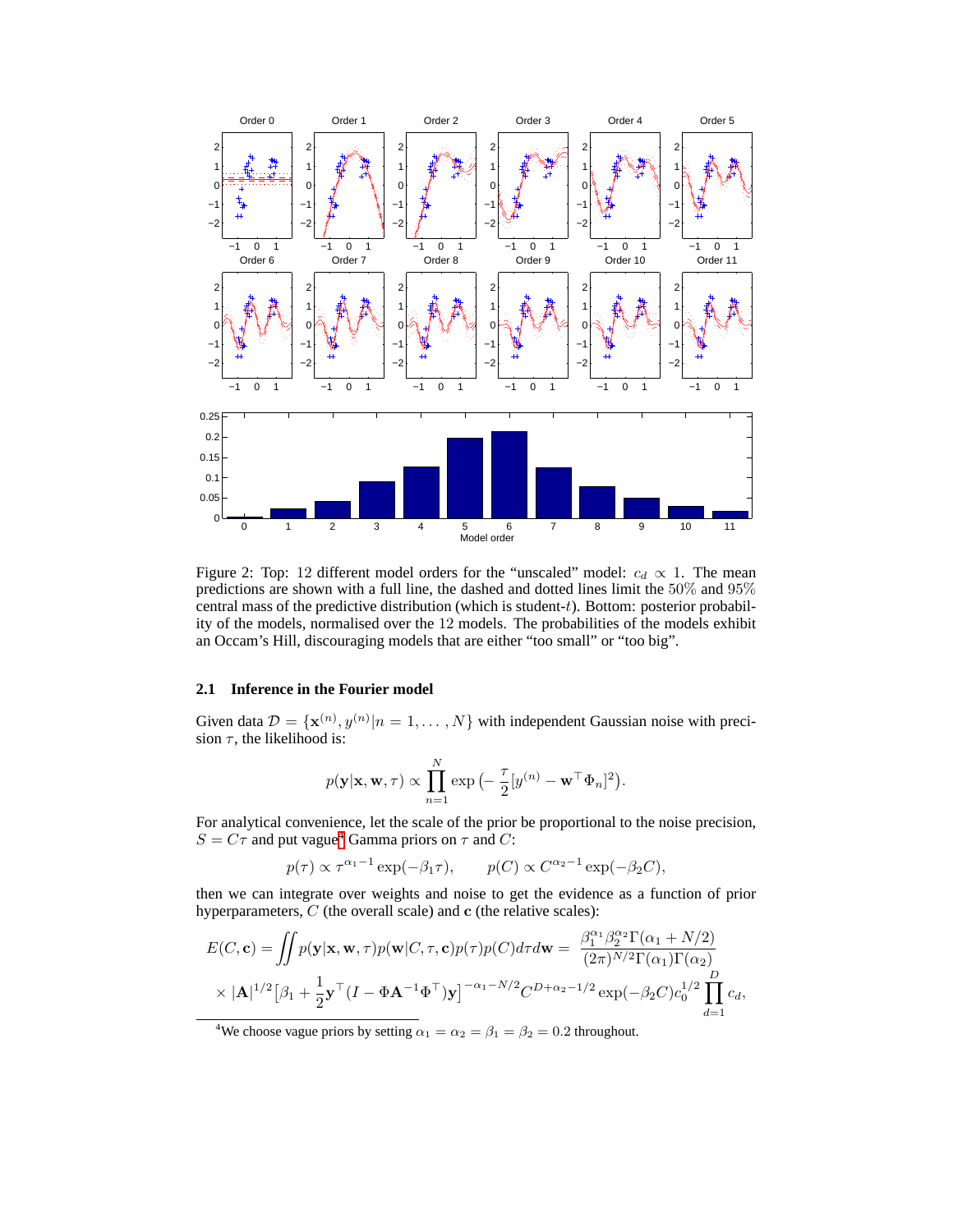

<span id="page-4-1"></span>Figure 3: Functions drawn at random from the Fourier model with order  $D = 6$  (dark) and  $D = 500$  (light) for four different scalings; limiting behaviour from left to right: discontinuous, Brownian, borderline smooth, smooth.

where  $\mathbf{A} = \Phi^{\top} \Phi + C \operatorname{diag}(\tilde{\mathbf{c}})$ , and the tilde indicates duplication of all components except for the first. We can optimize<sup>[5](#page-4-0)</sup> the overall scale  $C$  of the weights (using eg. Newton's method). How do we choose the relative scales, c? The answer to this question turns out to be intimately related to the two different views of Bayesian inference.

### **2.2 Example**

To illustrate the behaviour of this model we use data generated from a step function that changes from −1 to 1 corrupted by independent additive Gaussian noise with variance 0.25. Note that the true function cannot be implemented exactly with a model of finite order, as would typically be the case in realistic modelling situations (the true function is not "realizable" or the model is said to be "incomplete"). The input points are arranged in two lumps of 16 and 8 points, the step occurring in the middle of the larger, see figure [2](#page-3-1).

If we choose the scaling precisions to be independent of the frequency of the contributions,  $c_d \propto 1$  (while normalizing the sum of the inverse precisions) we achieve predictions as depicted in figure [2.](#page-3-1) We clearly see an Occam's Razor behaviour. A model order of around  $D = 6$  is preferred. One might say that the limited data does not support models more complex than this. One way of understanding this is to note that as the model order grows, the prior parameter volume grows, but the relative posterior volume decreases, because parameters must be accurately specified in the complex model to ensure good agreement with the data. The ratio of prior to posterior volumes is the Occam Factor, which may be interpreted as a penalty to pay for fitting parameters.

In the present model, it is easy to draw functions at random from the prior by simply drawing values for the coefficients from their prior distributions. The left panel of figure [3](#page-4-1) shows samples from the prior for the previous example for  $D = 6$  and  $D = 500$ . With increasing order the functions get more and more dominated by high frequency components. In most modelling applications however, we have some prior expectations about smoothness. By scaling the precision factors  $c_d$  we can achieve that the prior over functions converges to functions with particular characteristics as  $D$  grows towards infinity. Here we will focus on scalings of the form  $c_d = d^{\gamma}$  for different values of  $\gamma$ , the *scaling exponent*. As an example, if we choose the scaling  $c_d = d^3$  we do not get an Occam's Razor in terms of the order of the model, figure [4](#page-5-0). Note that the predictions and their errorbars become almost independent of the model order as long as the order is large enough. Note also that the errorbars for these large models seem more reasonable than for  $D = 6$  in figure [2](#page-3-1) (where a spurious "dip" between the two lumps of data is predicted with high confidence). With this choice of scaling, it seems that the "large models" view is appropriate.

<span id="page-4-0"></span><sup>&</sup>lt;sup>5</sup>Of course, we ought to integrate over C, but unfortunately that is difficult.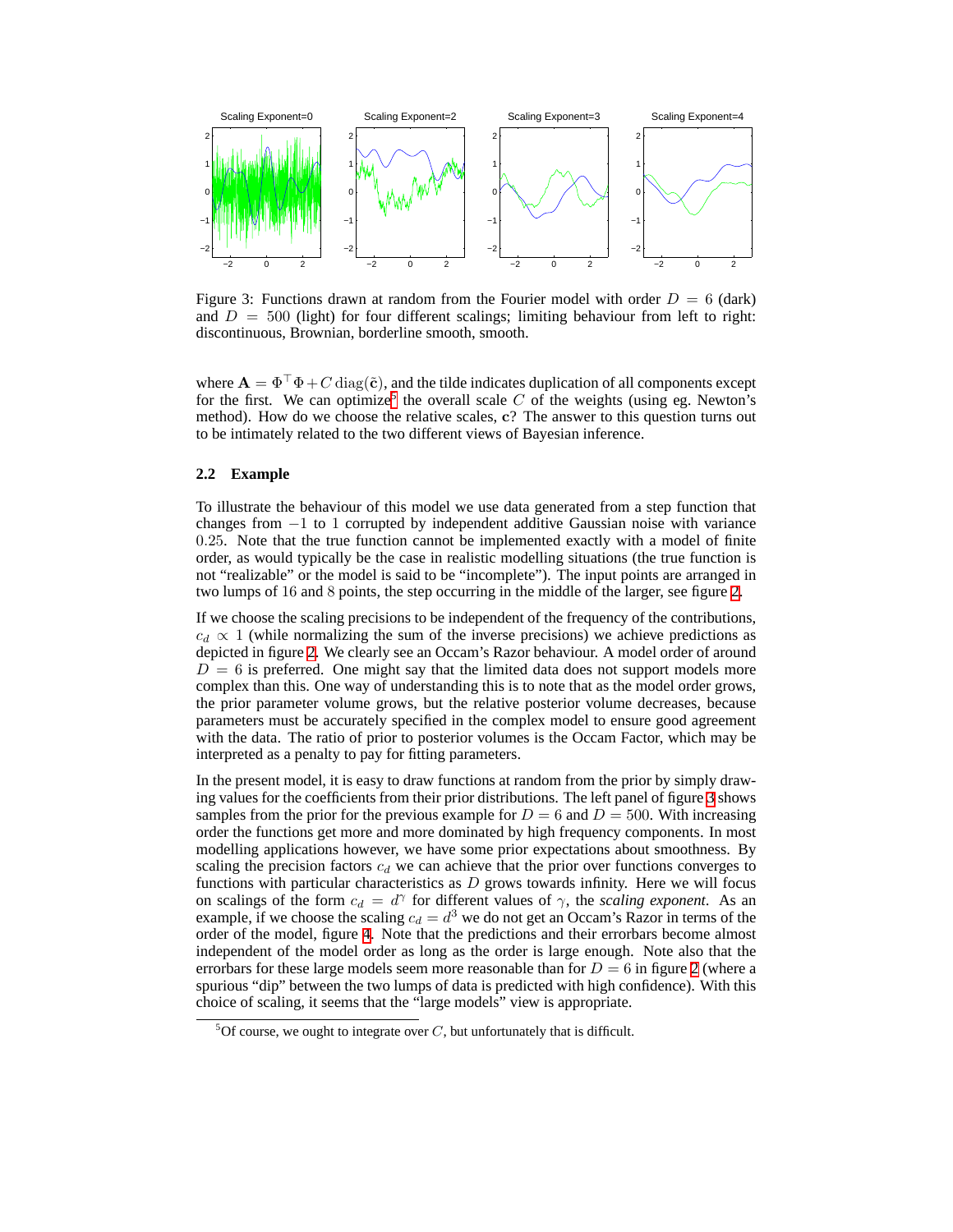

<span id="page-5-0"></span>Figure 4: The same as figure [2,](#page-3-1) except that the scaling  $c_d = d^3$  was used here, leading to a prior which converges to smooth functions as  $D \to \infty$ . There is no Occam's Razor; instead we see that as long as the model is complex enough, the evidence is flat. We also notice that the predictive density of the model is unchanged as long as  $D$  is sufficiently large.

# **3 Discussion**

In the previous examples we saw that, depending on the scaling properties of the prior over parameters, both the Occam's Razor view and the large models view can seem appropriate. However, the example was unsatisfactory because it is not obvious how to choose the scaling exponent  $\gamma$ . We can gain more insight into the meaning of  $\gamma$  by analysing properties of functions drawn from the prior in the limit of large  $D$ . It is useful to consider the expected squared difference of outputs corresponding to nearby inputs, separated by  $\Delta$ :

$$
G(\Delta) = E[(f(x) - f(x + \Delta))^2],
$$

in the limit as  $\Delta \rightarrow 0$ . In the table in figure [5](#page-6-5) we have computed these limits for various values of  $\gamma$ , together with the characteristics of these functions. For example, a property of smooth functions is that  $G(\Delta) \propto \Delta^2$ . Using this kind of information may help to choose good values for  $\gamma$  in practical applications. Indeed, we can attempt to infer the "characteristics of the function"  $\gamma$  from the data. In figure [5](#page-6-5) we show how the evidence depends on  $\gamma$  and the overall scale C for a model of large order ( $D = 200$ ). It is seen that the evidence has a maximum around  $\gamma = 3$ . In fact we are seeing Occam's Razor again! This time it is not in terms of the dimension if the model, but rather in terms of the complexity of the functions under the priors implied by different values of  $\gamma$ . Large values of  $\gamma$  correspond to priors with most probability mass on simple functions, whereas small values of  $\gamma$  correspond to priors that allow more complex functions. Note, that the "optimal" setting  $\gamma = 3$  was exactly the model used in figure [4](#page-5-0).